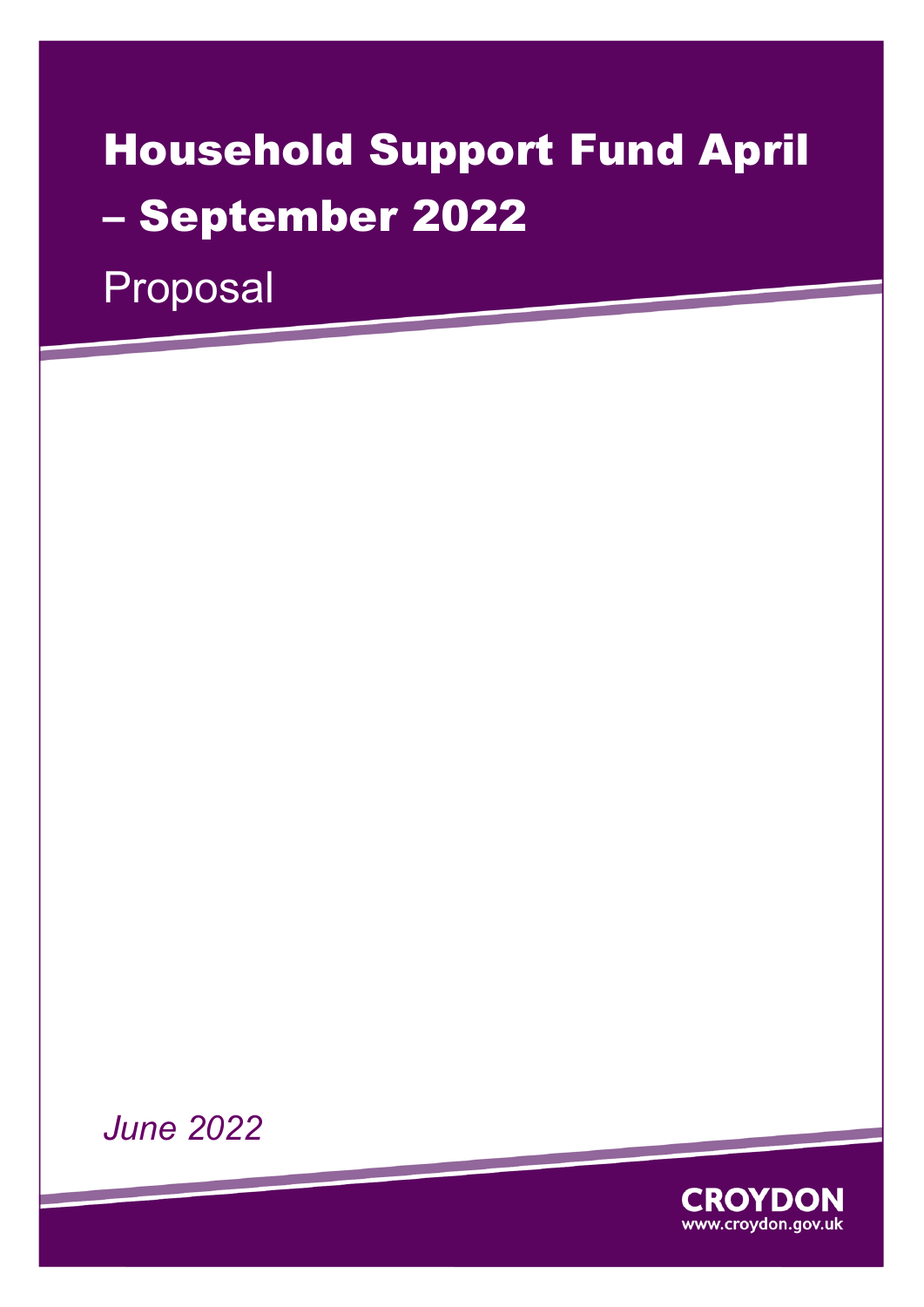# **Background**

Last October the Government announced the Household Support Fund (HSF). The fund's aim was to support vulnerable residents across the country over the winter. Between October 2021 and March 2022, Croydon supported 34,365 residents with food, fuel, white goods, beds, wider essentials, and housing costs.

The Household Support Fund was due to end in March however, with the rise in energy cost and cost of living going up the Government recognised the need for the support to continue; and on 23rd March 2022, the government announced the Household Support Fund would be extended from 1<sup>st</sup> April 2022 to 30<sup>th</sup> September 2022.

As with the previous fund the purpose is to provide targeted financial support for vulnerable resident over the next six months. Croydon has been awarded £3,013,689.49 to be used between 1<sup>st</sup> April 2022 and 30<sup>th</sup> September 2022.

Croydon currently has over 34,000 low-income households (these are households that get some sort of benefit from us so we have all of their details)

- If costs go up £50 a month for everyone then this increases by 705.
- If costs go up  $£100$  a month then it increases by 1,212.
- $\bullet$  If costs increase by £200 a month, then it increases by 1,845.

Since October 2020, Croydon has been supporting residents with government funding while they manage with financial struggles due to covid, changes in benefits and now the fuel & cost of living crisis. Over the past 2 years Croydon has seen the need for emergency support. During the last Household Support Fund, £282k was spent on direct applications for food and fuel, 54% of the total spend of £520k. Since the emergency support has gone live ( $20<sup>th</sup>$  May 2022) the team has received high volumes of calls and emails requesting support with food and fuel.

On 26th May, the Government announced a further £421m to extend the Household Support Fund. Following this announcement, the Department of Work and Pensions has confirmed more information will follow. This will be an opportunity to develop the offer we provide residents over the upcoming months and help to tackle the financial pressures that residents are facing.

#### **Criteria of the Grant**

There are some changes to this Household Support Fund. At least 33% of the fund must be spent on families with children under 19 or over 19 in receipt of child related benefits. At least a further 33% of the fund must be ringfenced for residents at state pension age. The remaining fund to be allocated to those genuinely in need of support. The fund is not restricted to vulnerable households in receipt of benefits, however there is a greater emphasis on providing support to households who are unable to increase their income through work (unpaid carers and residents with a disability).

The primary use of the fund is for food, energy and water bills, and this will need to be the focus. However, the fund can also be used for the following:

- Essential costs linked to energy and water bills (i.e. sanitary products, warm clothing, soaps, blankets)
- Wider essential costs not linked to energy & water (i.e. bills, clothing, essential transport cost)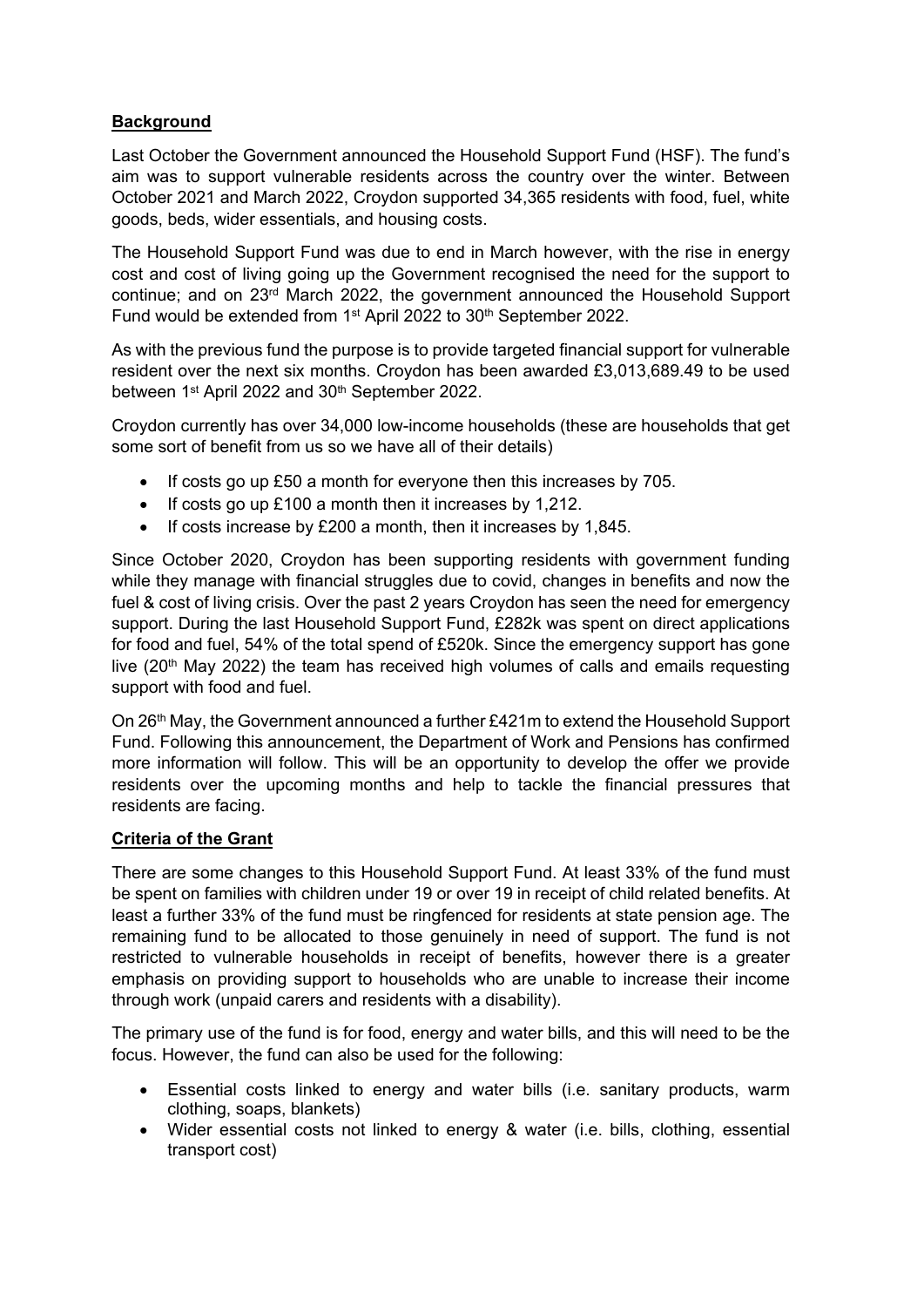- Housing Costs in exceptional cases of genuine emergency. (see guidance for full details)
- Reasonable administrative costs

Enclosed is the final launch letter, final grant determination and final guidance for further details.







# **Internal Stakeholders**

The success of the previous fund was partly due to the collaborative work across the council. Although this grant is different and the services that will be needed to deliver it will change, the approach will remain the same.

Like before, collaborative work is being done with relevant services who can identify the residents that would most benefit from the fund. Conversations are taking place with these services to identify the needs of residents and how they could use the fund to support them.

Services that have been identified:

- Education
- Discretionary Support Team
- Adult Social Care
- Revenues
- Public Health
- Housing
- Children Social Care

These services will be key to administrating the fund and ensuring that we support as many residents as possible and spend the fund in the given time.

In addition to the services mentioned above all front facing service will be crucial in promoting the fund among residents to maximise take up between now and 30<sup>th</sup> September 2022.

# **External stakeholders**

Under the grant guidance, councils can choose to work with multiple organisations to deliver the fund. In the past Croydon has chosen to work with Schools to deliver part of the fund to families in the borough (more detail provided below). This approach has proven successful as schools are typically well-placed to know the families most in need and for many households their school is a good first point of contact.

There will also be engagement with residents, schools, charities and other 3<sup>rd</sup> party organisations that work with vulnerable residents to promote the assistance that will be available to support residents in accessing the fund.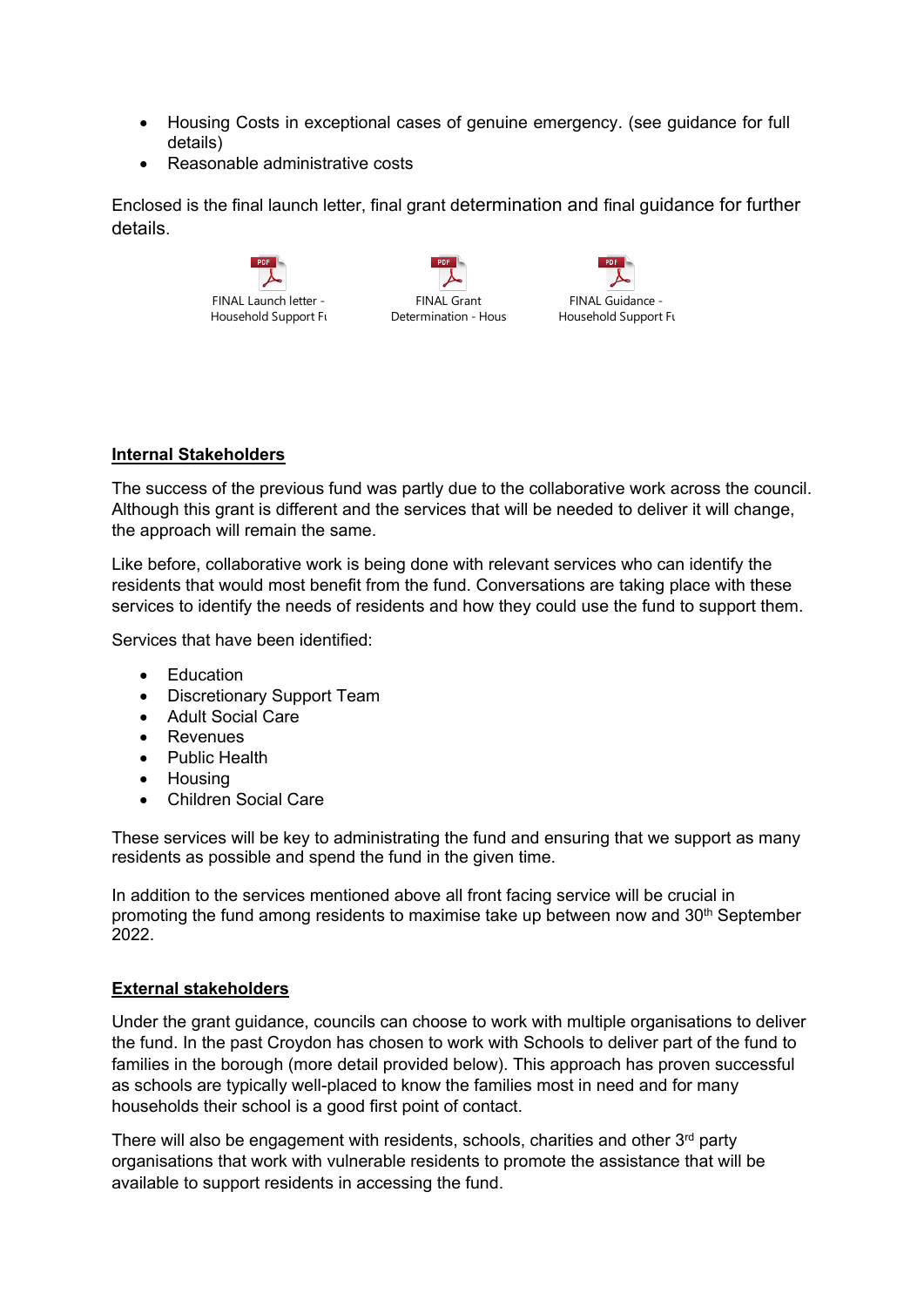# **Grant allocation proposals**

The proposal is for Croydon to replicate the same approach as before and have both an application process and do targeted work. Some of the targeted work will be based on set eligibility criteria and others will be at the discretion of service, but all residents targeted will be assessed as financially vulnerable. Services will identify residents through the work they are doing and access discretionary funds to provide support. This approach has worked in the past.

Based on ongoing conversations, the requirement of the fund and the previous fund, the below is the proposed allocation.

Proposed allocation £1,321,000

Breakdown of allocation

- £1,080,000 to be given to schools to fund £60 food vouchers for families in receipt of Free School Meals (FSM)
- £216,000 to be given to schools to provide discretionary awards for food for families not in receipt of Free School Meals (FSM)
- £25,000 to support the setup of Felix Project food stops within schools.

## **Overview**

The allocation has been agreed with Education. Croydon has previously worked with schools to administrate funds to support families over the school holidays. There is ongoing work to align the Household Support Fund and Holiday Activities and Food Programme (HAF) to ensure as many families are supported over the school holidays.

The Household Support Fund will be providing funding to schools, enabling them to offer a £60 supermarket voucher for each FSM pupil, for the summer holidays 2022. The £60 will be paid to each family in one voucher, before the summer holidays commence. The amount per pupil has been determined by the 3 factors below:

- The Household Support Fund is awarded to support all residents, with at least a third dedicated to children and families. This means the budget is limited. Providing FSM holiday vouchers currently costs £265,000 per week.
- Each school also receives a discretionary pot of funding (based on a percentage of their FSM total). This allows schools to use their discretion to offer additional support that is most needed in their school and to the families most in need of support. This must be used to offer food support and is often used by schools to offer additional vouchers, food hampers or free meals to those most in need (not just FSM).
- The Holiday Activities and Food Programme (HAF) is also offering free Croydon holiday clubs across the summer period and is targeted primarily at FSM pupils, offering them a free meal every day plus a range of activities at each club. All schools will receive full details of these clubs, to share directly with eligible pupils. Some Croydon HAF clubs will also receive free surplus food from The Felix Project which can then be disseminated amongst families most in need.

The above means that all FSM pupils will receive a £60 food voucher plus the opportunity to engage in free activities and access free meals throughout the summer period.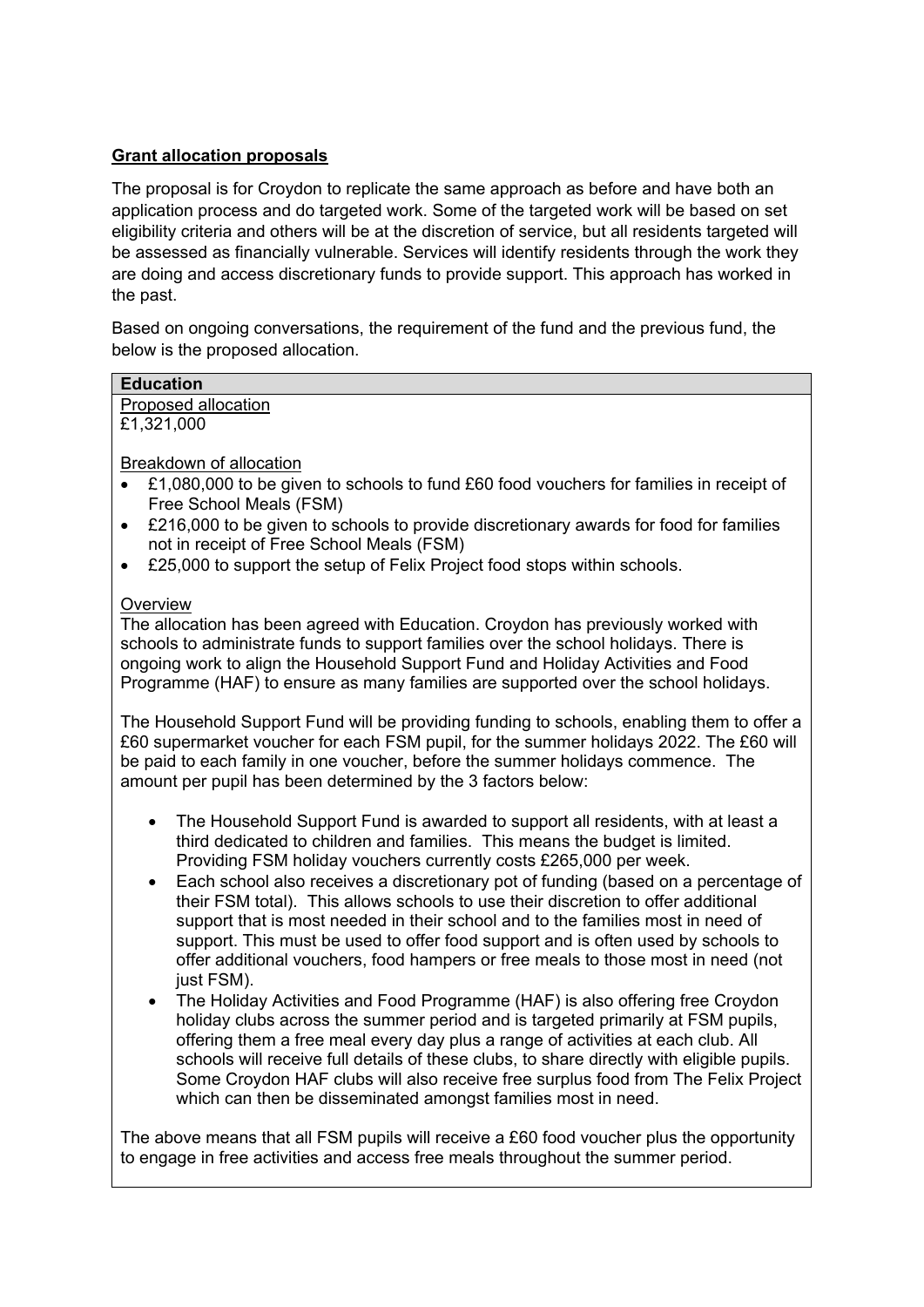Although most of this allocation will be used to support children entitled to Free School Meals it is essential that support is being provided to families not in receipt of FSM. Previous experience has highlighted a need to support families on the cusp of poverty that are unable to access other funds due to benefit eligibility. The discretionary element of the award will help to address this issue and enable schools to work with families that traditionally have not been able to access support. It will be the responsibility of the schools to decide which families are entitled to the discretionary fund. However, it is recognised that this fund is limited and may not be enough. To help tackle this schools will be made aware of the application channel of the Household Support Fund. Families can also be signposted to make a claim to the council (Discretionary Support Team) where schools are unable to assist.

These grants provide much needed assistance for residents, but they are temporary. Therefore, long term sustainable models are needed to ensure that we can continue to support families in need after the fund ends. The Felix Project is London's largest surplus food redistribution charity and has worked within Croydon to support families in need of food for a few years. The fund will extend the current weekly deliveries from 12 schools to 24 school. The funding will be used to support schools with start-up cost including purchasing large fridge/freezers. Schools can decide on the best model of distributing food to families. But are encouraged to run a weekly food stall for all families (offering produce for a token amount) and offer weekly food parcels to targeted families who are most in need.

#### **Pensioners**

Proposed allocation £1,004,563.16

Breakdown of allocation

- £148,950 to award £150 for residents meeting the following criteria:
	- o In receipt of Council Tax Support (CTS)
	- o State Pension age
	- o Council tax band E and over
- £705,613.16 to go to Adult social care to support pensioners with fuel and other essentials.
- £150,000 to support pensioners in Sheltered accommodation and Extra Care with fuel and other essentials.

#### **Overview**

Joint work is being done by Revenues & Benefits, Adult Social Care and Housing to identify and create an offer to support financially vulnerable pensioners in the borough. Although discussions are still ongoing on how pensioners will be supported by the fund most of it will be allocated for fuel assistance. Fuel costs have risen, and the grant emphasises the need to support with fuel. For pensioners there is the additional pressure as the Winter Fuel Payment of up to £300 is received in November or December.

The council tax rebate provides a payment of £150 to households living in council tax bands A – D. However, this excludes low-income residents living in band E and over properties. The Household Support Fund will support pensioners in receipt of CTS who would not be eligible for the £150 rebate.

£705,613.16 will be used to provide targeted support for pensioners identified by Adult Social Care, and £150,000 will used for residents living in Sheltered and Extra Care Accommodation. The support provided will focus on fuel but there will we discretion to use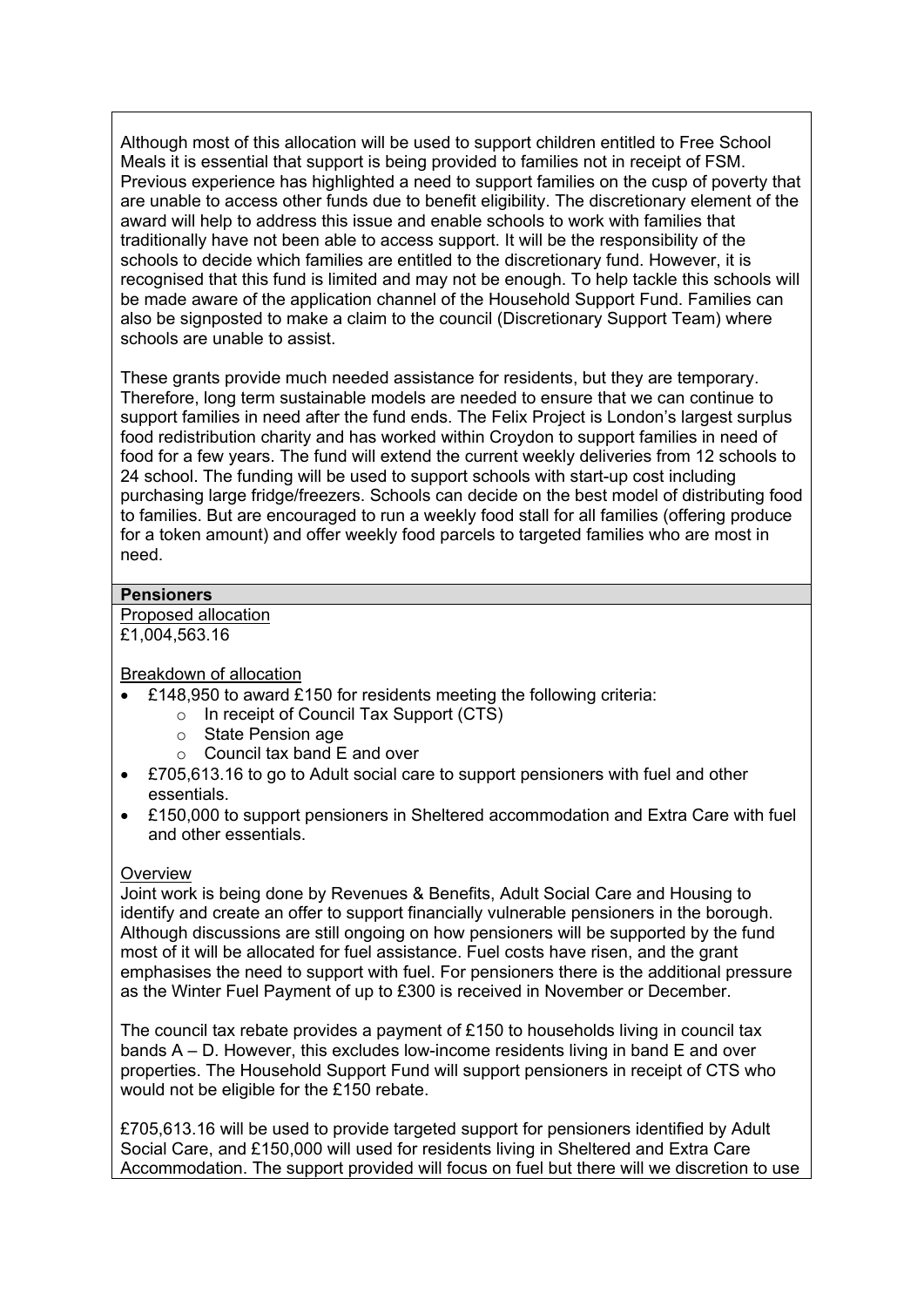the fund for other support allowed under the grant. As it will be a targeted approach eligibility for the fund will be decided by the services administrating the fund, as they know what residents need support. This approach was used in the previous HSF.

## **Targeted work for other vulnerable residents**

#### Proposed allocation

£203,372.50 to be used as a discretionary pot for Adult Social Care, Children Social Care & Housing.

## **Overview**

The £203,372.50 allocation will be used to support vulnerable residents under pensionable age. This may include but not limited to:

- Residents with health conditions that require them to have warm homes to manage their conditions
- Residents known to the above services who require assistance under pensionable age
- Support for unpaid carers
- Residents in council accommodation

The fund will be made available to Adult Social Care, Children Social Care and Housing. This will mirror the approach used in the previous HSF. Services had access to the fund and supported residents they identified. The services had full discretion on what they awarded in line with grant guidance. By taking this approach residents that would have been missed could access the support.

# **Discretionary Support Team**

Proposed allocation £440.185.83

# **Overview**

In addition to targeted work an application process will be set up. Residents will be able to make direct applications to the council for help with food, fuel & essentials linked to fuel/food:

- Fridge/freezer
- Cooker
- Microwave (where a cooker is not suitable)
- **•** Boiler repairs

This will be a different scheme to the previous Household Support Fund. To help manage demand and ensure that the scheme meets the grant criteria we are suggesting restricting goods. The scheme will be focused on emergency support for food/fuel and goods that help reduce the cost on food and fuel. We will also offer financial support towards boiler repairs as part of the scheme.

The scheme will not be assessed based on eligibility for benefits but on affordability. Light touch affordability check will be done to ensure that applicants do not have the means to afford these items themselves.

Awards will be administrated though Family Fund. Family Fund is a provider we use that works with suppliers to purchase and supply residents the items they have been awarded. Awards are cashless but the system does have the flexibility to make cash awards where needed. Family Fund is a tried and tested partner that has been working with the Discretionary Support Team for many years to supply residents with support under the:

- Croydon Discretionary Support scheme
- Covid Winter Grant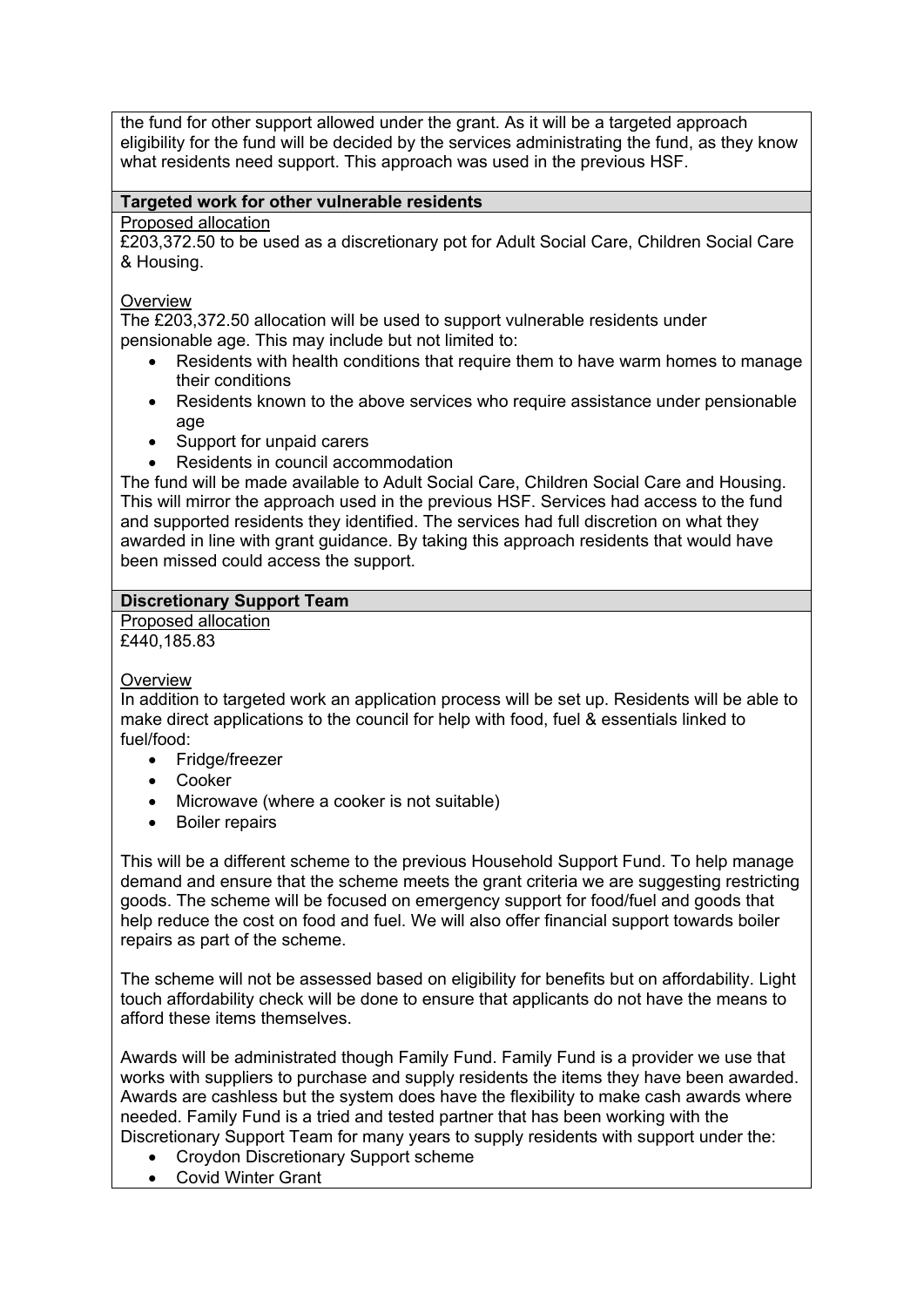- Covid Local Support
- Household Support Fund.

Using Family Fund will allow us to get the fund up and running quickly.

The Discretionary Support Team will administrate the application process. The team has a great deal of experience administrating discretionary funds for the above. The team have knowledge and experience:

- Administrating limited funds
- Ensuring that the funds are spent within given time frames
- Conducting affordability checks on applications
- Safeguarding funds against fraudulent claims

The team will also work with residents in receipt of Discretionary Housing Payment to provide additional support through the fund to help provide financial stability.

As well as direct applications the Discretionary support team will support residents referred by 3rd party organisations including but not limited to Job Centre Plus, South West London Law Centre, Age UK, Family Justice Centre, Stepping Change, Alzheimer's society, Mind.

## **Admin costs**

Proposed allocation £44,568

Breakdown of allocation

- £35,568 to cover 2 grade 6 BSO for 6 months.
- £9,000 to pay for any transactional fees incurred when purchasing food, fuel and goods through Family Fund.

#### **Overview**

Due to the scope and publicity of this fund there will be additional demand on the Discretionary Support Team. During the last Household Support Fund the team received 1,172 applications and the demand resulted in a backlog of applications and the fund being closed before 31<sup>st</sup> March. To meet the expected demand additional resource will be required.

#### **Sub-total £3,013,689.49**

#### **How the fund is paid**

We will be paid in arrears following the below management information (MI) returns being submitted and endorsed by our S151 officer.

- Interim MI return
	- $\circ$  Covering 01 April 2022 30 June 2022
	- o Deadline: 22 July 2022
- Final MI return
	- o Covering 01 April 2022 30 September 2022
	- o Deadline: 21 October 2022

As payments are in arrears the funds will be required from the council upfront and reimbursed by Department of Work and Pensions (DWP) at a later date. This poses a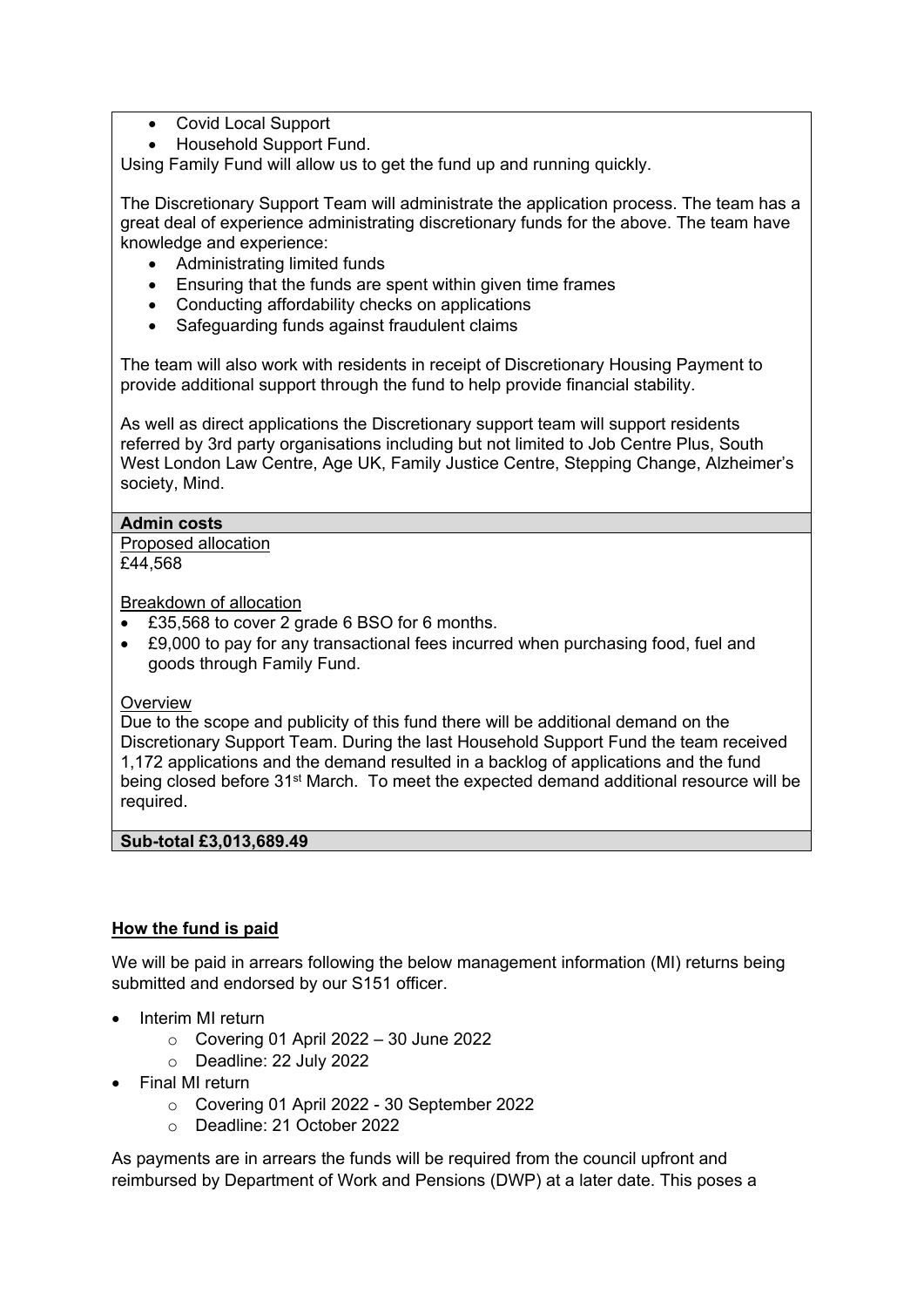financial risk to the council if the DWP do not reimburse the funds. Reimbursement is due to the DWP being satisfied with the returned MI and as stated in the guidance payment can be delayed or refused.

## **Communications**

All services receiving grant money are being met with to discuss proposal and plan. Conversations will continue to ensure that the services are ready when the fund is made available.

To ensure that residents are made aware of the Household Support Fund information will be sent to 3<sup>rd</sup> party organisations that engage with vulnerable residents. This will include but not limited to Job Centre Plus, Age UK, Family Justice Centre and South West London Law Centre.

There will be additional work done to promote the scheme among pensioners and organisations that support them.

The Croydon Council web pages has been updated with a Household Support Fund webpage with details of the fund and how to apply.

Awareness will also be raised internally with communication being sent out to all front facing service about the fund and how to apply.

## **Administration and tracking**

The same approach as last time will be taken to administrate and track the fund. A cost code has been created for the Household Support Fund (C13803). All spend relating to the fund will be made against the cost centre to enable easier tracking of the spend. As with the previous fund the Single Point of Contact (SPOC) and Finance will be working closely. Monthly meetings will be set up so the cost centre and spend can be monitored, and issues can be highlighted and mitigated quickly.

Service will be responsible for recording and tracking their day to day spend from the fund. This will be to allow monitoring of what the fund is being spent on (DWP return) and how much is left in each areas budget. Work will be done with individual services to establish the best practice for tracking and reporting, based on how and what they are awarding. This may include but not limited to; getting reports being created or using existing systems that are already in place. Many services have experience in administrating the grant funding and have established auditing and reporting mechanism.

Although all services will be responsible for tracking their own spend, they will need to supply monthly spend reports to the SPOC. The SPOC will be responsible for over-seeing and monitoring the fund and it's spend as well as completing and returning MI.

Due to the delay in going live there is a risk that not all the funds will be spent by September. We will be using many of the services and individuals involved in the last Household Support Fund and using their past experience and knowledge to mitigate this and ensure the full allocation is spent by September. To help mitigate the risk of underspend the monitoring process will also identify underspending in services that can be used in other areas. There may also be opportunities to amend the schemes by increasing the awards if take up is low. This approach has proven successful in the past and was the reason why Croydon was able to spend the full allocation in 3 and half months. Flexibility will be crucial to getting the Household Support fund spent before September.